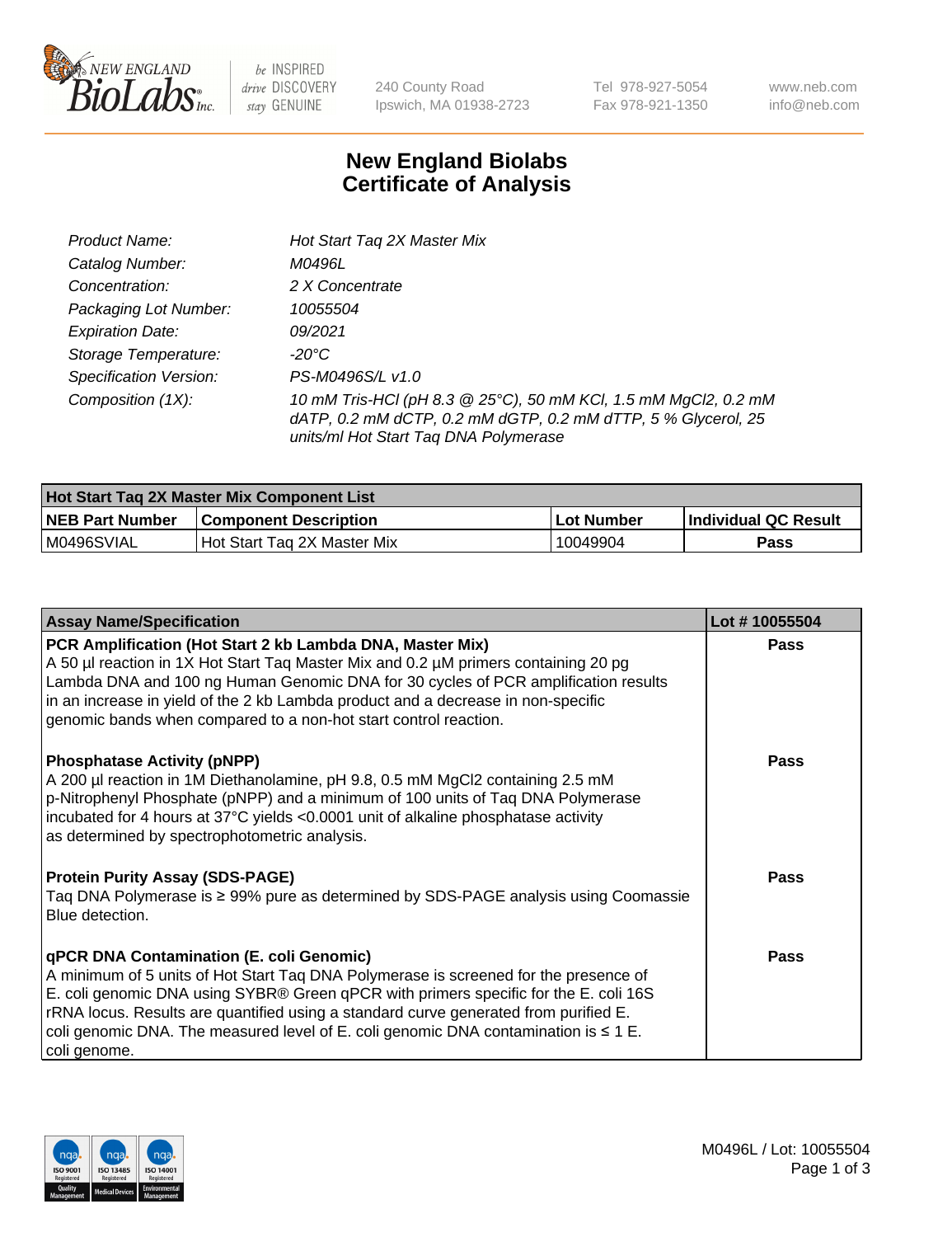

be INSPIRED drive DISCOVERY stay GENUINE

240 County Road Ipswich, MA 01938-2723 Tel 978-927-5054 Fax 978-921-1350 www.neb.com info@neb.com

| <b>Assay Name/Specification</b>                                                                                                                                                                                                                                                                                                                                                                                             | Lot #10055504 |
|-----------------------------------------------------------------------------------------------------------------------------------------------------------------------------------------------------------------------------------------------------------------------------------------------------------------------------------------------------------------------------------------------------------------------------|---------------|
| <b>RNase Activity (Extended Digestion)</b><br>A 10 µl reaction in NEBuffer 4 containing 40 ng of a 300 base single-stranded RNA<br>and a minimum of 1 µl of Hot Start Tag 2X Master Mix is incubated at 37°C. After<br>incubation for 4 hours, >90% of the substrate RNA remains intact as determined by<br>gel electrophoresis using fluorescent detection.                                                                | <b>Pass</b>   |
| <b>Single Stranded DNase Activity (FAM-Labeled Oligo)</b><br>A 50 µl reaction in ThermoPol® Reaction Buffer containing a 10 nM solution of a<br>fluorescent internal labeled oligonucleotide and a minimum of 25 units of Taq DNA<br>Polymerase incubated for 30 minutes at 37°C and 75°C yields <10% degradation as<br>determined by capillary electrophoresis.                                                            | <b>Pass</b>   |
| <b>Endonuclease Activity (Nicking)</b><br>A 50 µl reaction in ThermoPol® Reaction Buffer containing 1 µg of supercoiled<br>PhiX174 DNA and a minimum of 20 units of Taq DNA Polymerase incubated for 4 hours at<br>37°C and 75°C results in <10% conversion to the nicked form as determined by agarose<br>gel electrophoresis.                                                                                             | Pass          |
| Inhibition of Primer Extension (Hot Start, Radioactivity Incorporation)<br>A 50 µl primer extension assay in ThermoPol® Reaction Buffer in the presence of 200<br> µM dNTPs including [ <sup>3</sup> H]-dTTP, containing 15 nM primed single-stranded M13mp18 with<br>2.5 units of Hot Start Taq DNA Polymerase incubated for 16 hours at 25°C yields >95%<br>inhibition when compared to a non-hot start control reaction. | <b>Pass</b>   |
| Non-Specific DNase Activity (16 hour, Buffer)<br>A 50 µl reaction in 1X Hot Start Taq Master Mix containing 1 µg of T3 DNA in<br>addition to a reaction containing Lambda-HindIII DNA incubated for 16 hours at 37°C<br>results in a DNA pattern free of detectable nuclease degradation as determined by<br>agarose gel electrophoresis.                                                                                   | <b>Pass</b>   |
| PCR Amplification (5 kb Lambda, Master Mix)<br>A 25 µl reaction in 1X Hot Start Taq Master Mix and 0.2 µM primers containing 5 ng<br>Lambda DNA for 25 cycles of PCR amplification results in the expected 5 kb product.                                                                                                                                                                                                    | <b>Pass</b>   |

This product has been tested and shown to be in compliance with all specifications.